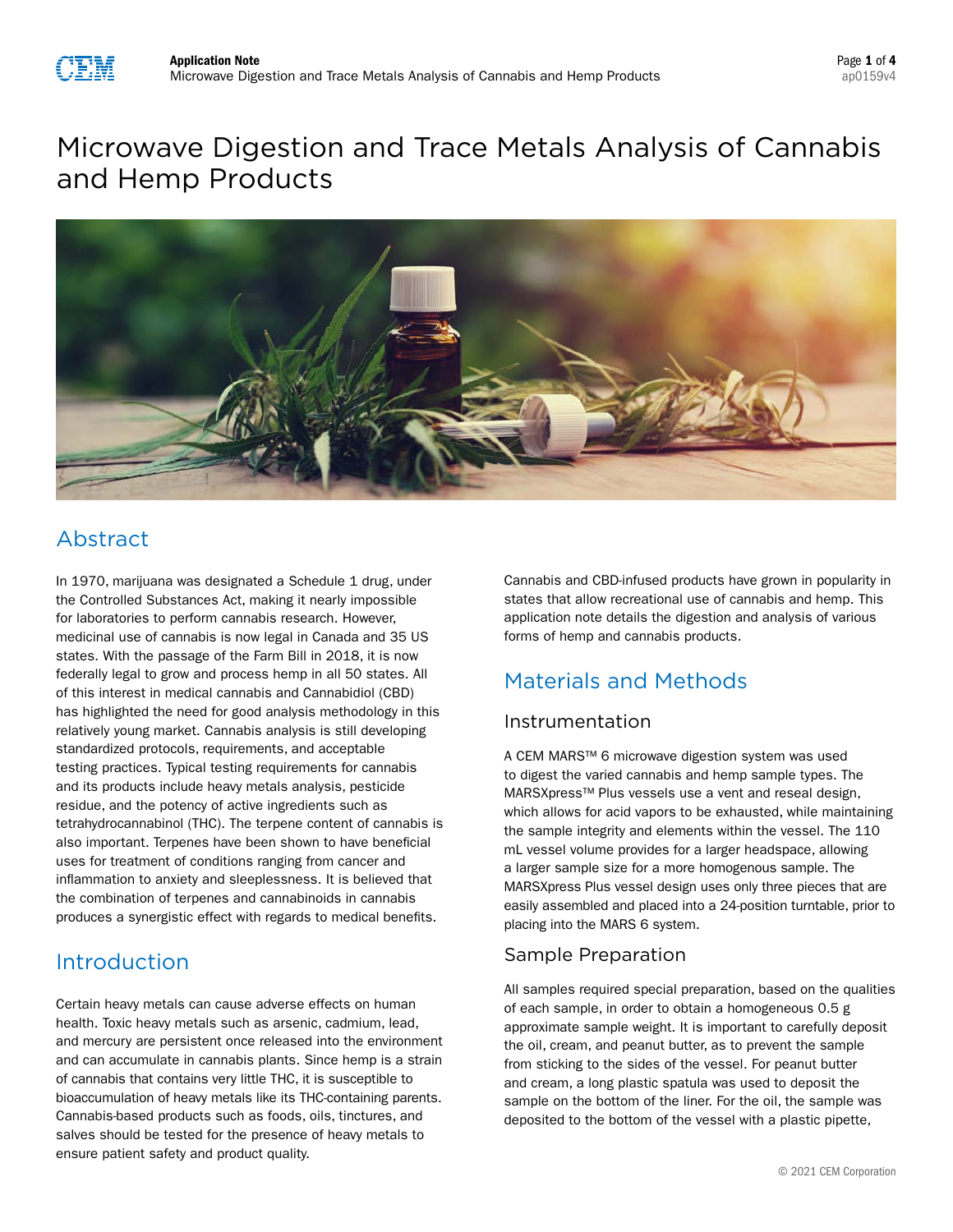then the inside of the liner was washed down with the acid to make sure all the sample reached the bottom. Table 1 shows the 11 samples that were digested and the preparation method used, prior to placing them into the vessels.

Nine mL of  $HNO<sub>3</sub>$  and 1 mL HCl were added to each vessel and the samples were allowed to predigest for 15 minutes, prior to sealing and placing the vessel in the turntable. The turntable was then placed in the MARS 6 and the Cannabis One Touch™ Method was chosen on the touchscreen. The MARS 6 then counted the number of vessels and applied the precise power required to achieve the optimal digestion temperature of 210 °C. This temperature ensured the complete digestion of all samples, for the most accurate analysis.

Samples were prepared in two batches. One batch was spiked with a spike solution containing 5 ppb As, Hg, Cd, and Pb. The second batch was left unspiked. All samples were run in duplicate with blanks in each run. Upon successful digestion, all samples were diluted to 50 mL with deionized water for analysis.

### Analysis

All samples were analyzed on a Shimadzu ICP-MS 2030 to determine spike recoveries and actual sample content of the "big four" heavy metals of As, Cd, Hg, and Pb. Instrument conditions are detailed in Table 2.

## Results and Discussion

The MARS 6, with MARSXpress Plus vessels was able to successfully digest all samples in a mixed batch. All of the samples were completely digested, yielding clear and particulate-free solutions upon dilution with deionized water. The MARS 6 is an ideal digestion system for the cannabis industry because it is able to successfully digest batches of mixed materials, including foods, oils, tinctures, creams, and plant materials, in as little as 35 minutes.

The clear and particulate-free digestate solutions that were analyzed by ICP-MS showed excellent spike recovery as shown in Table 3.

After confirmation of method through spike recovery study, unspiked samples were analyzed for their total trace metals content, using the same technique. Table 4 shows the trace metals content of unspiked samples. Table 5 contains the California action levels for medical cannabis samples. It is worth noting that all of the unspiked samples contained far less than the maximum allowable limit for each element.

## Conclusion

The MARS 6 with MARSXpress Plus vessels was able to digest a wide variety of cannabis and hemp samples in mixed batches producing digestate that was suitable for analysis. Analysis of all samples showed excellent spike recovery and gave great confidence in the actual levels of trace metals in the unspiked samples.

Table 1. Preparation of Hemp and Cannabis Samples

| <b>Sample</b>        | <b>Preparation</b>                                          |
|----------------------|-------------------------------------------------------------|
| Hemp Flower          | Torn into small pieces                                      |
| Hemp Oil             | Deposited on bottom of vessel with<br>plastic pipette       |
| MCT Oil              | Deposited on bottom of vessel with<br>plastic pipette       |
| <b>Topical Cream</b> | Placed on plastic spatula to deposit on<br>bottom of vessel |
| Crude CBD Extract    | Placed on plastic spatula to deposit on<br>bottom of vessel |
| <b>Beef Jerky</b>    | Torn into small pieces                                      |
| <b>Peanut Butter</b> | Placed on plastic spatula to deposit on<br>bottom of vessel |
| Ghee                 | Placed on plastic spatula to deposit on<br>bottom of vessel |
| Granola Bar          | Crushed                                                     |
| <b>Gummy Snacks</b>  | Cut in half with ceramic scissors                           |
| <b>Hard Candy</b>    | Crushed                                                     |

#### Table 2. ICP-MS Conditions

| <b>Parameter</b>      | <b>Setting</b>   |
|-----------------------|------------------|
| Radio Freg. Power     | 1.20 kW          |
| <b>Sampling Depth</b> | $5.0 \text{ mm}$ |
| Plasma Gas            | 8.0 L/min        |
| <b>Auxiliary Gas</b>  | $1.10$ L/min     |
| Carrier Gas           | $0.70$ L/min     |
| Mix Gas               | 0.00 L/min       |
| Cell Gas              | $6.0$ mL/min     |
| Cell Voltage          | $-21V$           |
| <b>Energy Filter</b>  | 7.0V             |
| Chamber Temp.         | 5 °C             |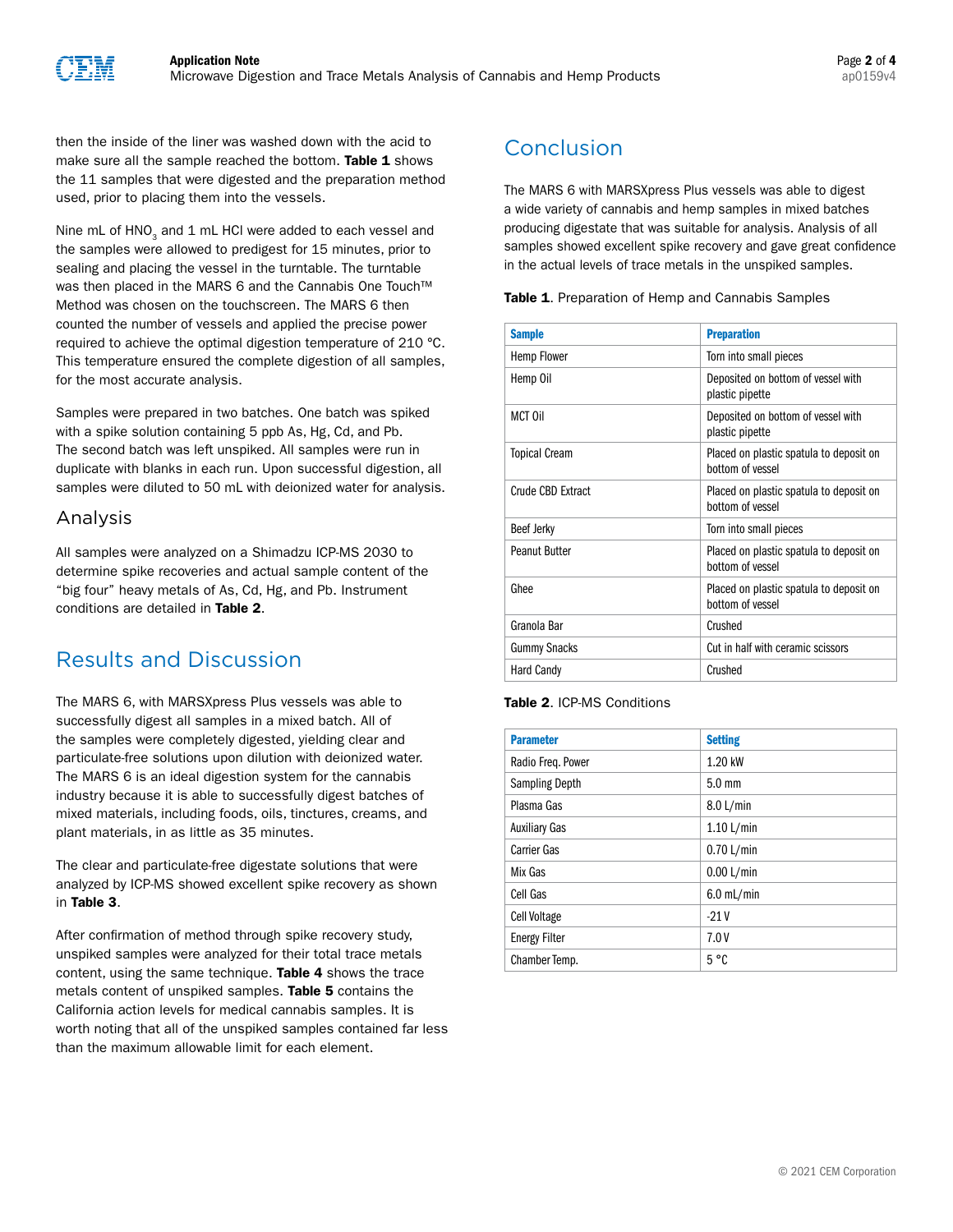

#### Table 3. Spike Recoveries of Cannabis Samples

| <b>Sample</b>                  | $75As$ (%) | $111 \text{Cd}$ (%) | $200$ Hg (%) | $208Pb$ (%) |
|--------------------------------|------------|---------------------|--------------|-------------|
| <b>Fortified Blank</b>         | 105        | 105                 | 102          | 102         |
| <b>Fortified Hard Candy</b>    | 102        | 98                  | 101          | 102         |
| <b>Fortified Granola Bar</b>   | 91         | 99                  | 102          | 101         |
| Fortified MCT Oil              | 108        | 101                 | 103          | 99          |
| <b>Fortified Ghee</b>          | 109        | 101                 | 103          | 100         |
| Fortified Hemp Oil             | 105        | 104                 | 104          | 100         |
| <b>Fortified Lotion</b>        | 99         | 102                 | 103          | 101         |
| <b>Fortified Froggy</b>        | 95         | 98                  | 97           | 101         |
| Fortified Hemp Flower          | 96         | 101                 | 102          | 100         |
| Fortified Beef Jerky           | 96         | 100                 | 101          | 103         |
| <b>Fortified Peanut Butter</b> | 104        | 103                 | 103          | 101         |
| Fortified Conc. CBD Oil        | 108        | 103                 | 99           | 100         |

#### Table 4. Elemental Content of Samples

|                   |               | 75As (µg/kg) | $111$ Cd (µg/kg) | <sup>200</sup> Hg (µg/kg) | $208Pb$ (µg/kg)          |
|-------------------|---------------|--------------|------------------|---------------------------|--------------------------|
| Blank             | Mean value    | n.d.         | n.d.             | n.d.                      | n.d.                     |
|                   | $RSD (n = 3)$ | ---          |                  | $\overline{\phantom{a}}$  | $\overline{\phantom{a}}$ |
| <b>Hard Candy</b> | Mean value    | n.d.         | n.d.             | n.d.                      | 0.0116                   |
|                   | $RSD (n = 3)$ | ---          |                  | ---                       | 1.79                     |
|                   | Mean value    | n.d.         | 0.125            | n.d.                      | 0.0186                   |
| Granola Bar       | $RSD (n = 3)$ | ---          | 1.63             | $\overline{\phantom{a}}$  | 3.02                     |
| MCT Oil           | Mean value    | n.d.         | n.d.             | n.d.                      | n.d.                     |
|                   | $RSD (n = 3)$ | ---          | ---              | $\sim$                    | ш.                       |
| Ghee              | Mean value    | n.d.         | n.d.             | n.d.                      | n.d.                     |
|                   | $RSD (n = 3)$ | ш.           | ---              | ---                       | ---                      |
| Hemp Oil          | Mean value    | n.d.         | n.d.             | n.d.                      | 0.0723                   |
|                   | $RSD (n = 3)$ | $\ldots$     | $\ldots$         |                           | $1.6\,$                  |
| Lotion            | Mean value    | n.d.         | n.d.             | n.d.                      | n.d.                     |
|                   | $RSD (n = 3)$ | $\cdots$     | $\cdots$         | ---                       |                          |
|                   | Mean value    | n.d.         | n.d.             | n.d.                      | 0.0407                   |
| Froggy            | $RSD (n = 3)$ | ---          | $\cdots$         | $\ldots$                  | 0.66                     |
|                   | Mean value    | 0.0231       | n.d.             | n.d.                      | 0.163                    |
| Hemp Flower       | $RSD (n = 3)$ | 6.07         | $\cdots$         | $\cdots$                  | 1.09                     |
| <b>Beef Jerky</b> | Mean value    | n.d.         | 0.0482           | n.d.                      | 0.057                    |
|                   | $RSD (n = 3)$ | $\cdots$     | 0.77             |                           | 1.65                     |
| Peanut Butter     | Mean value    | n.d.         | 0.111            | n.d.                      | 0.0511                   |
|                   | $RSD (n = 3)$ | $\cdots$     | 3.92             | $\cdots$                  | 1.32                     |
| Conc. CBD Oil     | Mean value    | n.d.         | n.d.             | n.d.                      | 0.0662                   |
|                   | $RSD (n = 3)$ | $\cdots$     |                  | ---                       | 0.78                     |